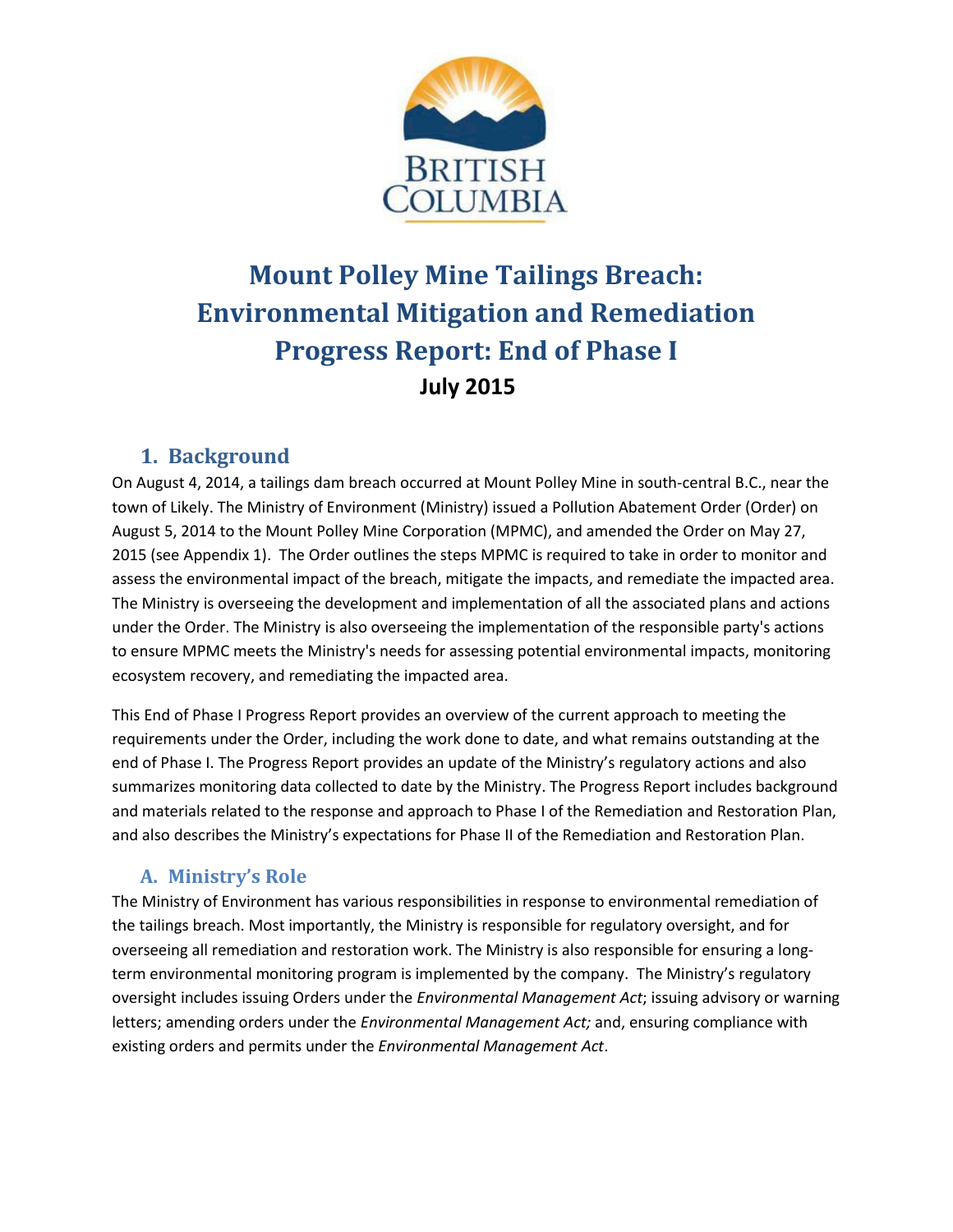The Ministry is also responsible for:

- Reviewing, providing input, and ensuring the plans and actions of the company related to impact assessment, monitoring, mitigation and remediation of the incident are acceptable.
- Coordinating regulatory actions and monitoring with other agencies such as Ministry of Forests, Lands and Natural Resource Operations, Interior Health Authority, Fisheries and Oceans Canada, and Cariboo Regional District and ensuring these agency needs are met.
- Reviewing, assessing and auditing the monitoring results from the company, the Ministry of Environment and other agencies as noted in appended *MOE Mt Polley Monitoring Plan* and providing feedback and interpretation on the information collected.
- Leading the Environmental Working Group to facilitate environmental technical discussions in response to the tailings breach as per the Letter of Understanding (LOU) between the Province and the Williams Lake Indian Band and the Soda Creek Indian Band, and the Science Advisory Panel. Also, participating in the Senior Officials Committee as per the LOU.
- Community outreach and support, including responding to enquiries from the public and holding information meetings.

# **i. Ministry of Environment's Long Term Goal's for Environmental Mitigation and Remediation**

The Ministry's long-term goals for the Mount Polley tailings breach are that the Ministry, as the regulatory agency, will be satisfied with MPMC's final Remediation and Restoration Plan and that the Ministry, as the regulatory agency, will be satisfied that the area has been cleaned-up/remediated to an acceptable standard and all appropriate mitigation or offset measures have been agreed upon and/or completed.

To achieve these goals, an iterative process will be required, allowing planning to evolve as new information comes to light based on results of monitoring, research studies, and on-the-ground conditions to meet the requirements of the Order.

## **ii. Phased Approach**

Given the need for an adaptive management approach and the span of work that needs to be completed to meet the requirements of the Order, a phased approach is being taken. It is important to understand that while these phases are given start and end dates, impact assessment, mitigation, and remediation activities all began immediately after the breach, are ongoing, and will continue past the summer of 2016. The following three phases are described in detail below:

The *Impact Assessment Phase* has been underway since August 2014, and will continue until August 2016 and beyond. The primary focus of this phase is to develop a comprehensive understanding of the impacts of the tailings breach on hydrology, water quality, soil quality, sediment quality, terrestrial wildlife and vegetation, and aquatic resources, in order to determine what the most effective remediation strategies will be. The information collected will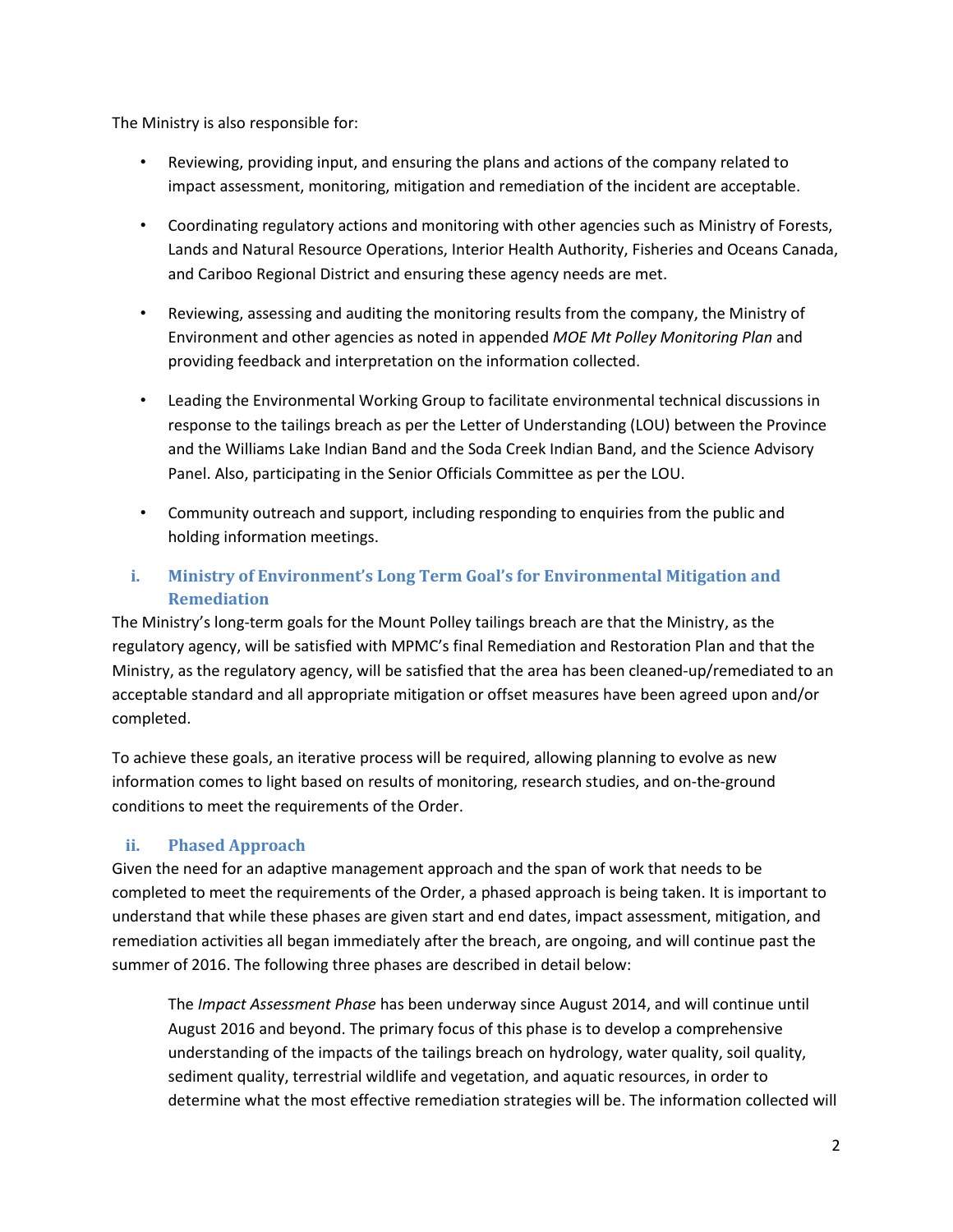be used to update our understanding of the impacts, and be used to refine and update the longterm monitoring plan and final Remediation and Restoration Plan.

*Phase I*, from October 2014 to June 2015, focused on mitigating the impacts of the tailings breach with the goal of ensuring that no additional damage to the environment or human health and safety occurred. It involved implementing measures and contingency plans to ensure that the increased water flow from thawing snow (also known as spring freshet or spring breakup) did not result in additional environmental or human health impacts.

*Phase II,* from July 2015 to August 2016 and beyond, will focus on remediating the impacts of the breach. This phase is now commencing as the end of Phase I has passed. While Phase II, like the previous phases, will include ongoing impact assessment, monitoring, and mitigation activities, it will primarily focus on the remediation of the impact of the breach, and will include a human health and ecological risk assessment which will inform the final Remediation and Restoration Plan.

# **2. Progress Report for End of Phase I**

The first phase of long-term remediation of the area impacted by the Mount Polley tailings breach focused on human health and environmental protection from October 2014, though the winter and spring, to June 2015. This Progress Report will provide a status update of MPMC's activities, a Ministry update of regulatory actions and environmental reporting, and an update of community outreach activities.

# **A. Status Update**

The findings of past reviews have been regularly relayed to Mount Polley Mining Corporation since the incident began in August 2014. What follows is a summary of activities that the Ministry has accepted as complete or suitably initiated to date, as well as those that require additional action and are still outstanding.

## **The Ministry considers the following activities complete or suitably initiated:**

- 1. Safety:
	- Wood debris removal on Quesnel Lake.
	- Polley Lake outlet structure construction and related maintenance and operation.
- 2. Containment:
	- Tailings berm breach repaired to a capacity that could store 2015 freshet flows.
	- All mine contact water is being collected by a system of ditches sumps and pumps and stored in the Springer Pit. Plans are underway for treatment and discharge of mine effluent that will eventually be necessary.
	- A plan to mitigate and monitor windblown dust from the Tailings Storage Facility and along Hazeltine Creek this summer has been submitted and steps to implement undertaken. This plan has been accepted by the Ministry of Environment.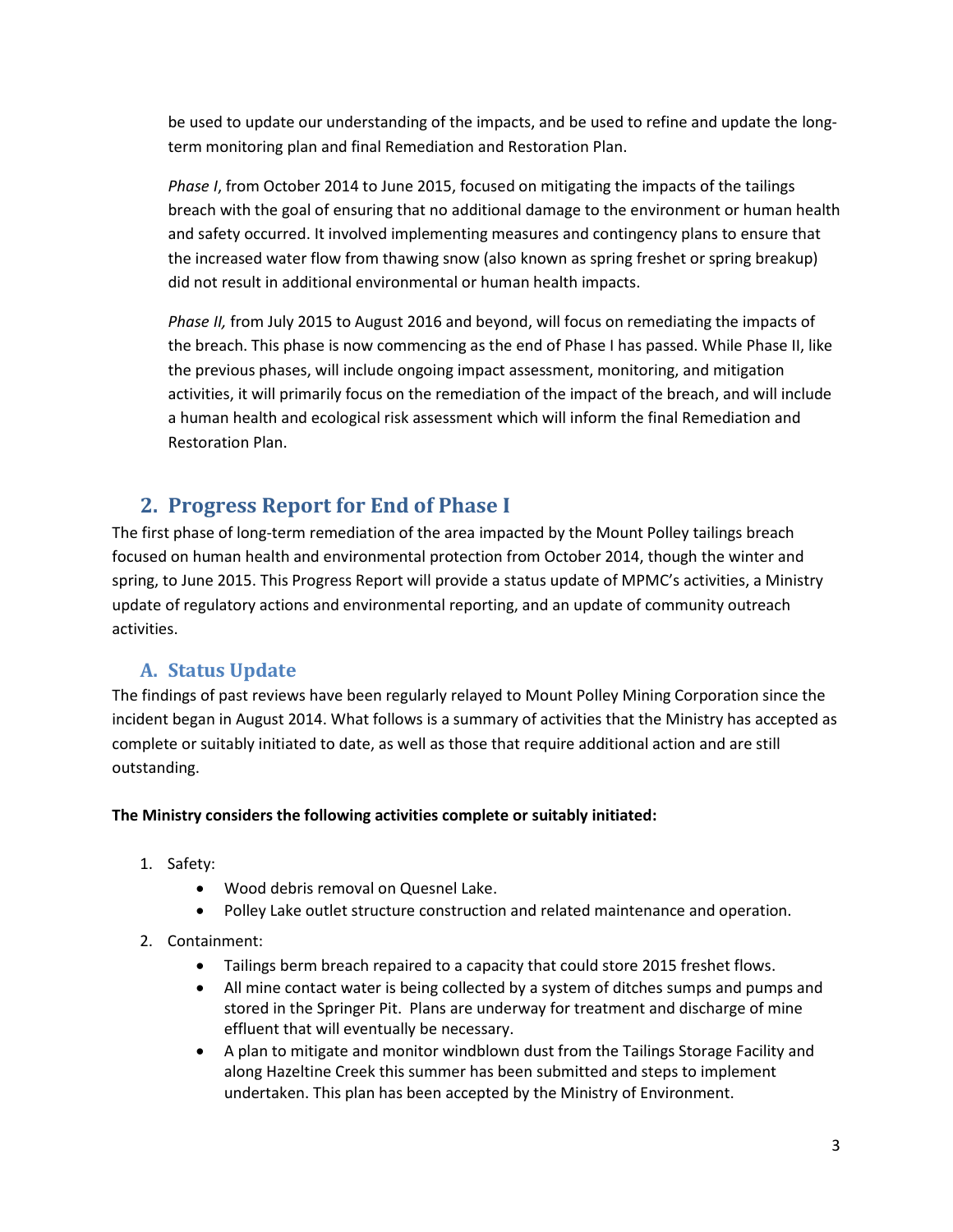- 3. Monitoring:
	- MPMC's 2015 Monitoring Plans are in place and approved. Monitoring is ongoing throughout the area of the spill impact.
	- Plume modelling in Quesnel Lake is complete and results are included in the Post Event Environmental Impact Assessment Report.
	- Five monitoring buoys in Quesnel Lake provided plume monitoring data through the winter months. An assessment of the data is currently being undertaken.
	- A 2015 fish tissue collection plan is in place, approved, and will be carried out.
	- Biota monitoring for benthics, phytoplankton and zooplankton throughout the spill impact zone will be continued.
- 4. Protection of Archaeological resources:
	- Monitoring by First Nations members for First Nation archaeological values.
	- Complying with Archaeologist direction.
- 5. Protection of Fish resources:
	- Fish fences installed at Bootjack Creek entrance to Polley Lake and Hazeltine Creek outlet from Polley Lake, to be re-assessed for efficacy and additional barriers constructed as necessary.
- 6. Erosion mitigation:
	- Full length of Hazeltine creek protected against erosion by rock armouring and resloping has been completed in many areas. Lower reach of Edney creek needs additional erosion work. Work to be completed during low flow periods this summer.
	- Grass seeding is complete in some areas with additional seeding undertaken where necessary.
	- Over 30,000 trees and shrubs planted: 2 km of Willow wattles, over 900 square metres of willow matting, and planting of 8,350 willow stakes.
	- Wood chip and large woody debris ground cover installed in some areas of lower Hazeltine Creek and near bridge crossings.
	- Silt fencing and hay bale installation in use as needed.
	- Bridge re-construction outside flow channel is being implemented.
	- Subject to safety considerations, inflows from Polley Lake into Hazeltine Creek are decreased when possible to reduce the potential erosion and sediment loading.
	- Silt fence at mouth of Hazeltine Creek is still in place.
	- Dust control watering systems including water cannons, spray systems and a watering truck have been implemented to mitigate dust generation and a dustfall monitoring system has been initiated.
- 7. Treatment:
	- Sediment control ponds installed and maintained near mouth of Hazeltine Creek. Sediment to be utilized or hauled up to TSF depending on sampling results.
	- Water filters and bottled water supplied to residents drawing water from Quesnel Lake. As of end of May support for these programs withdrawn considering turbidity levels in Quesnel Lake have returned to typical low levels.
- 8. Reporting:
	- Weekly update reports submitted to MoE and the Environmental Working Group.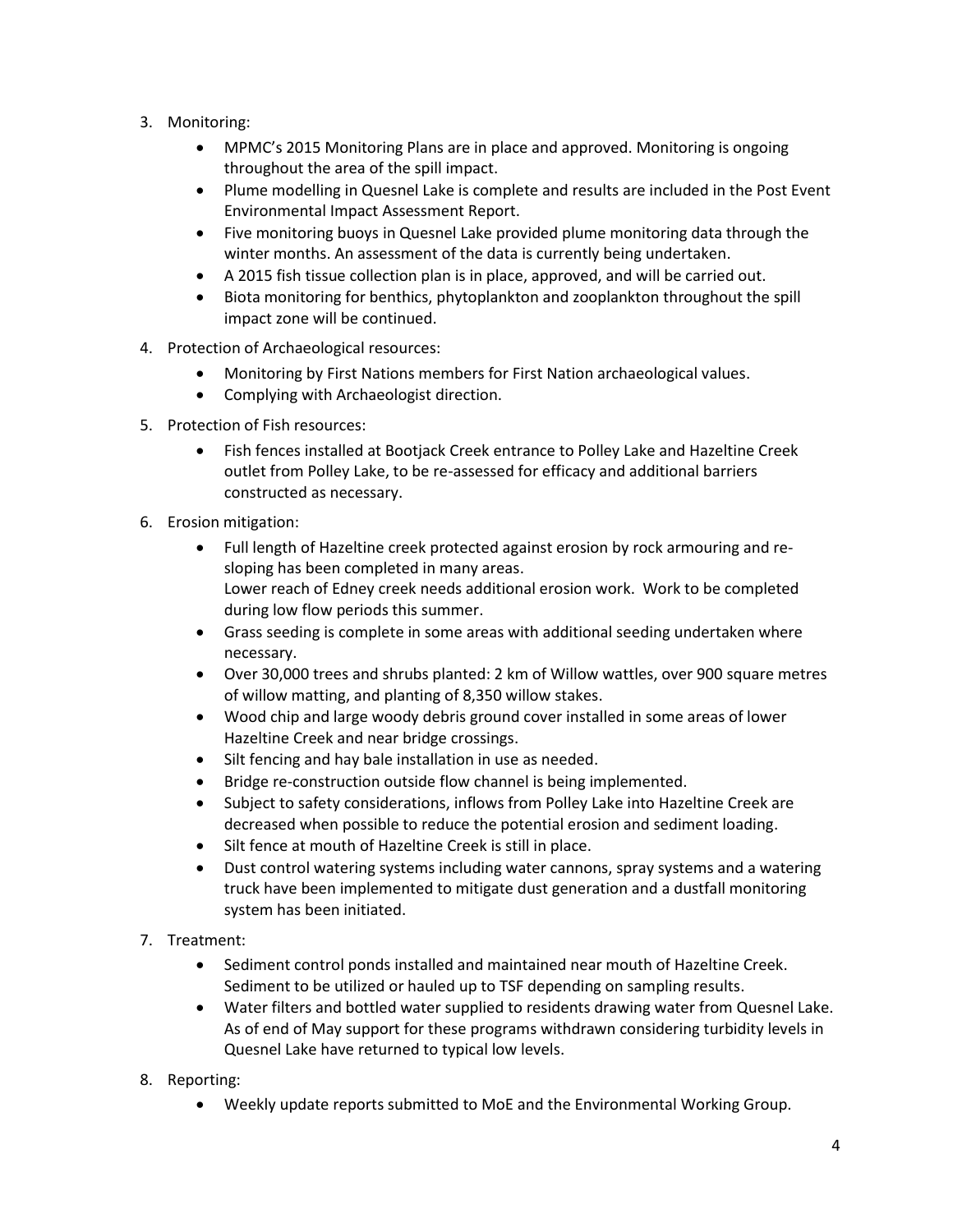- Weekly update calls with MoE and other agencies updating the environmental protection and monitoring activities at the mine and in the impact zone.
- Ongoing monthly meetings with First Nations.
- Regular public meetings.
- Weekly posting of monitoring updates on the MPMC website.

## **The Ministry considers the following activities as still required to continue through the Phase II remediation of the spill impacted area:**

MPMC's Rehabilitation Strategy Summary Table (dated March 18, 2015 and posted on MPMC's website) summarizes MPMC's rehabilitation actions underway and planned, and divides the impact zone from the tailings storage facility breach into nine subcomponent areas:

- 1. Tailings storage facility
- 2. Polley Lake plug
- 3. Polley Lake
- 4. Upper Hazeltine Creek
- 5. Hazeltine Canyon
- 6. Lower Hazeltine Creek
- 7. Edney Creek
- 8. Quesnel Lake
- 9. Quesnel River

Objectives, plans, monitoring, actions and contingencies have been developed for each sub-component. The following is a list of outstanding items requiring action for each subcomponent:

- 1. Tailings Storage Facility (TSF) subcomponent:
	- A long-term plan to mitigate windblown dust from the Tailings Storage Facility will be required. This plan will be informed by the results of the summer air monitoring program.
- 2. Polley Lake Plug subcomponent:
	- There is a need for ongoing operation and maintenance of structures to manage flows from Polley Lake to Hazeltine Creek to minimize erosion and enhance dilution.
- 3. Polley Lake subcomponent:
	- Complete bathymetric assessment in Polley Lake to determine extent of sediment distribution; and
	- An evaluation of physical, chemical and biological impacts of the tailings dam failure on the water, sediment and aquatic environment in Polley Lake including potential food chain impacts.
- 4. Upper Hazeltine Creek subcomponent:
	- Complete stream channel floodplain remediation works to protect against erosion. Installation of additional fish habitat is also still required.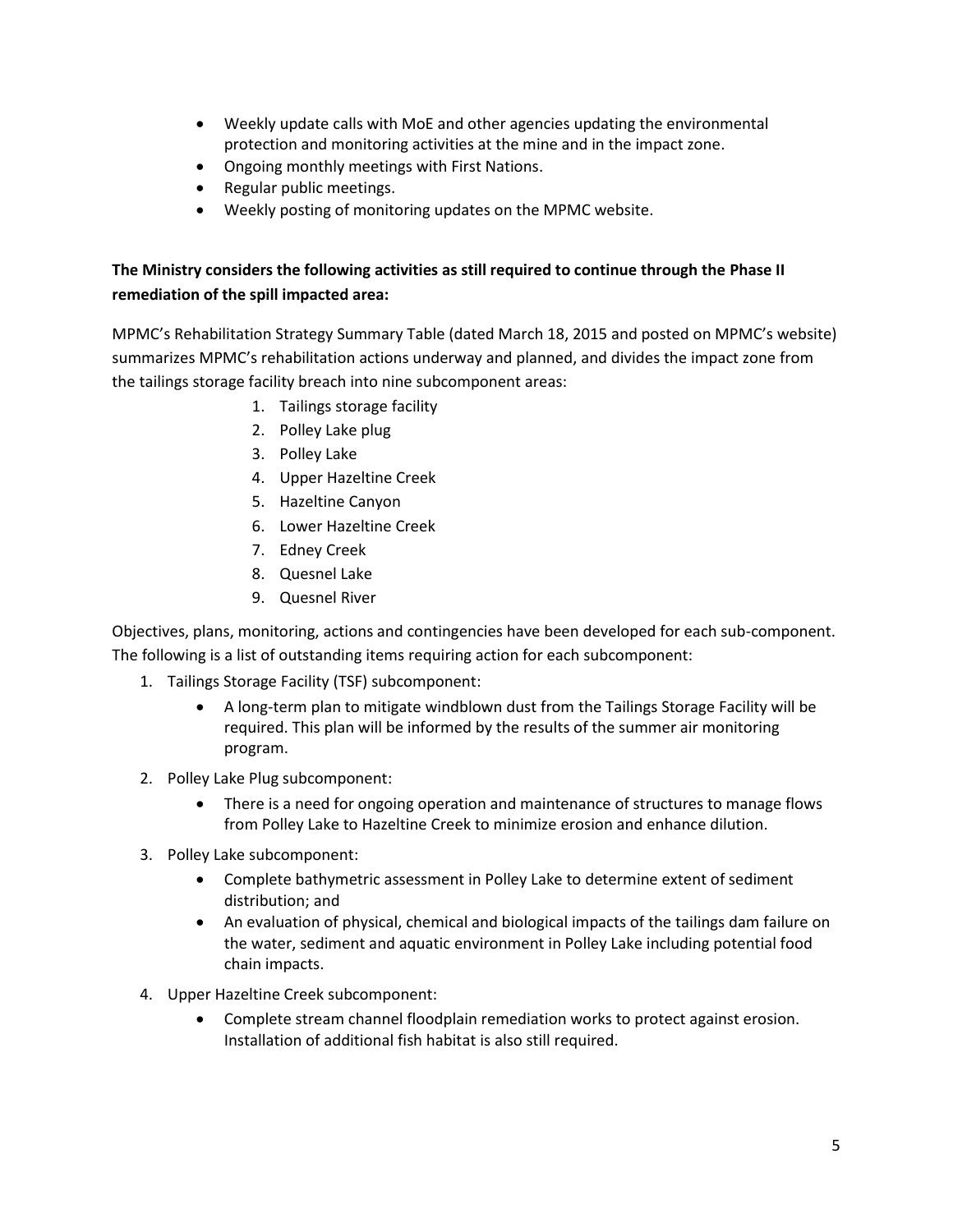- 5. Hazeltine Canyon subcomponent:
	- Determined to be low potential for further erosion, continue to monitor to confirm low level of erosion potential.
- 6. Lower Hazeltine Creek subcomponent:
	- Maintain sediment removal capacity of sediment treatment ponds through ongoing maintenance and clean out.
	- Complete stream channel floodplain remediation works to protect against further erosion impacts, restore fish habitat, and when appropriate, enable fish passage.
	- Ongoing active management and improvement of sediment control ponds to maximize sediment removal effectiveness.
- 7. Edney Creek subcomponent:
	- Complete stream remediation and erosion protection works in lower reach below point of diversion to Hazeltine creek during period of 2015 summer low flow to protect against further erosion impacts and enable fish passage.
	- Establish final channel location and future connection with Hazeltine Creek.
- 8. Quesnel Lake subcomponent:
	- Evaluate and consider subsurface flows into Quesnel Lake from Hazeltine Creek.
	- Achieve Provincial Aquatic Life and Drinking Water guideline levels at defined locations in Quesnel Lake.
	- Ensure benthic community in impacted sediment zones within Quesnel Lake are restored.
	- Continued evaluation on food chain/web interacts (i.e. nutrient and metal uptake, including olfactory, and zooplankton tissue metal concentrations transfer to fish tissue metal concentrations.
	- Evaluate fish and plankton population effects migration, avoidance, and movement throughout the waterbody (Quesnel Lake) and within the water column.
	- Monitor and assess far field potential effects.
	- Redeployment and assessment of sediment traps in Quesnel Lake.
	- Redeployment and further assessment of lake moorings data.
- 9. Quesnel River subcomponent:
	- Continued support for the Federal-Provincial Water Quality Trend Monitoring Sites at Likely Bridge and Gravelle Ferry.
	- Ongoing collection and assessment of Quesnel River continuous water quality station at Quesnel River Research Centre.
	- Repeat of Canadian Aquatic Biomonitoring Network (CABIN) collection in Quesnel River, as well as benthic metals analysis; and,
	- Redeployment of sediment traps at Cedar Point.

It is expected that information relative to specific actions in each subcomponent area noted above will be provided to the Ministry of Environment for review prior to implementation and any remaining data limitations and data gaps will be identified. In addition, monitoring and contingency plans are needed for each of the above subcomponents as well as as-built drawings for works that are installed. It is also expected that MPMC will provide written updates of the Rehabilitation Strategy Summary Table.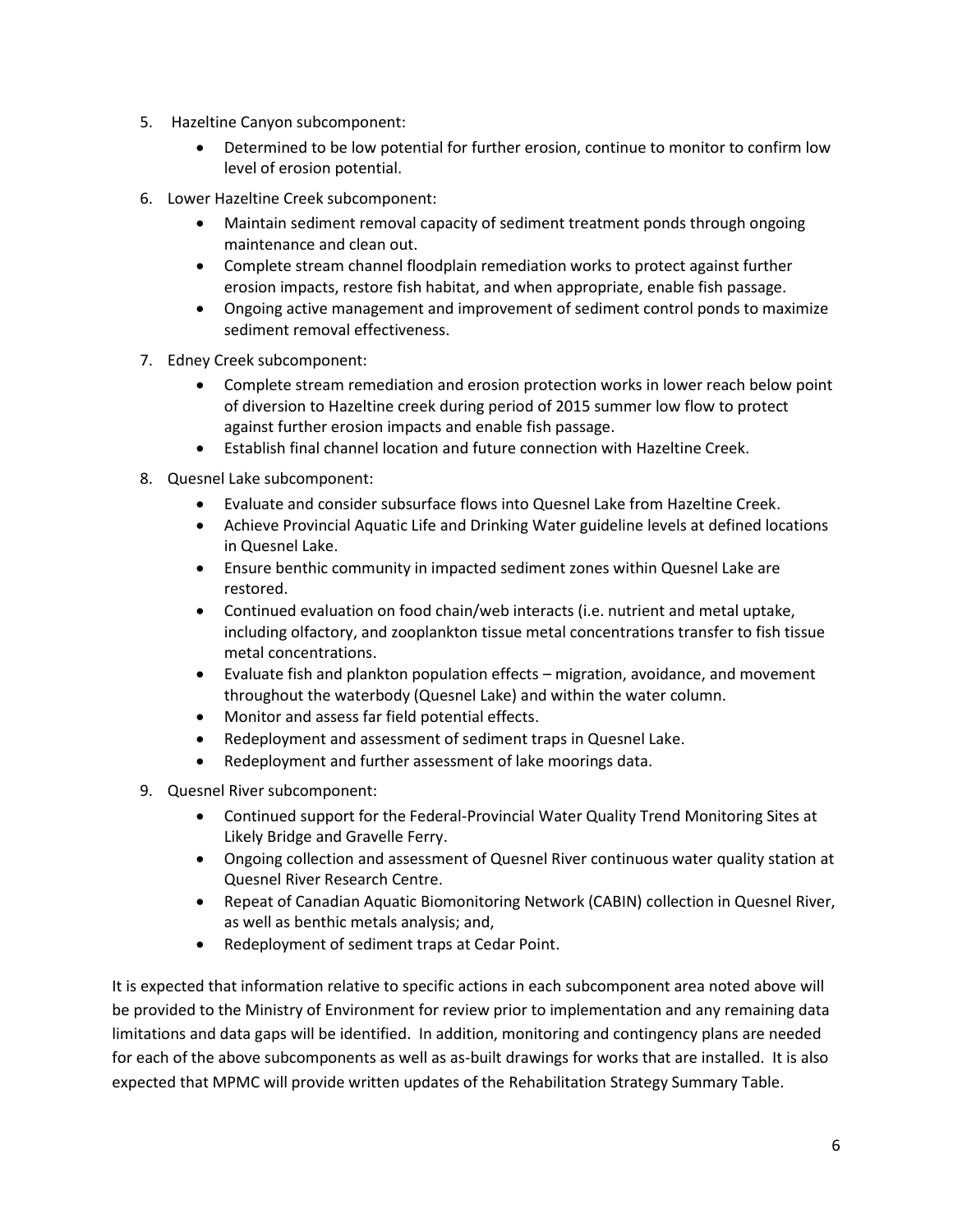In addition to the activities MPMC is required to undertake, several other studies and assessments are being conducted. Some of the activities are being supported indirectly by MPMC or are conducted independently by various other groups, government agencies, scientific centres or members of academia. The list of activities is as follows:

- Polley Lake plug area Thompson Rivers University is conducting a sediment/vegetation regrowth study to look at potential affects.
- Hazeltine Creek United Kingdom scientists are conducting a geochemical sediment study.
- Quesnel Lake at Hazeltine Creek University of Toronto is conducting sediment coring in Quesnel Lake.
- Quesnel Lake Fisheries and Oceans Canada is undertaking a limnological nutrient study.

## **The Ministry considers the following information still outstanding and expects it to be provided during Phase II of the Remediation of the spill-impacted area:**

- Follow-up annual reporting of information collected in support of the Post Event Environmental Impact Assessment Report.
- Delineation of the extent of the mine affected materials and sediment in the environment.
- Quarterly submission of water quantity and quality data resulting from the annual monitoring plan.
- Consideration of the Ministry of Environment's Environmental Mitigation Policy in mitigating and offsetting impacts to environmental values in the area downstream of the TSF Breach.
- A Human Health and Ecological Risk Assessment.
- Spill impact zone Remediation and Restoration Plans.
- *Mines Act and Environmental Management Act* permit applications and supporting information related to future development required to resolve issues related to the TSF breach and the need to discharge impacted water from the mine site.

This assessment outlining what actions have been completed/initiated to the Ministry's satisfaction, and what actions and information is still required over the short-term has been provided to Mount Polley Mining Corporation in a status report letter dated June 18, 2015 (located in Appendix 2).

This letter, along with other supporting documents, can be found in the appendices to this Progress Report and can also be found online at the Ministry's dedicated Mount Polley website at [http://www.env.gov.bc.ca/eemp/incidents/2014/mount-polley/.](http://www.env.gov.bc.ca/eemp/incidents/2014/mount-polley/)

An effective response to the Mount Polley Tailings Storage Facility breach will rely on the continuing exchange of information between the Ministry and MPMC, as well as remaining adaptive to new information as it becomes available. In turn, an adaptive approach is the most effective and appropriate strategy for mitigating the impacts of the breach and meeting provincial clean-up requirements. The Ministry expects review and comment by September 12, 2015 on the Post Event Environmental Impact Assessment Report and as a result of these comments adaptations to the plans may be required.

It is also important to understand that beyond planning and activities for work through 2016, long-term monitoring, work plans, mitigation measures and a plan for the remediation of the tailings in the impact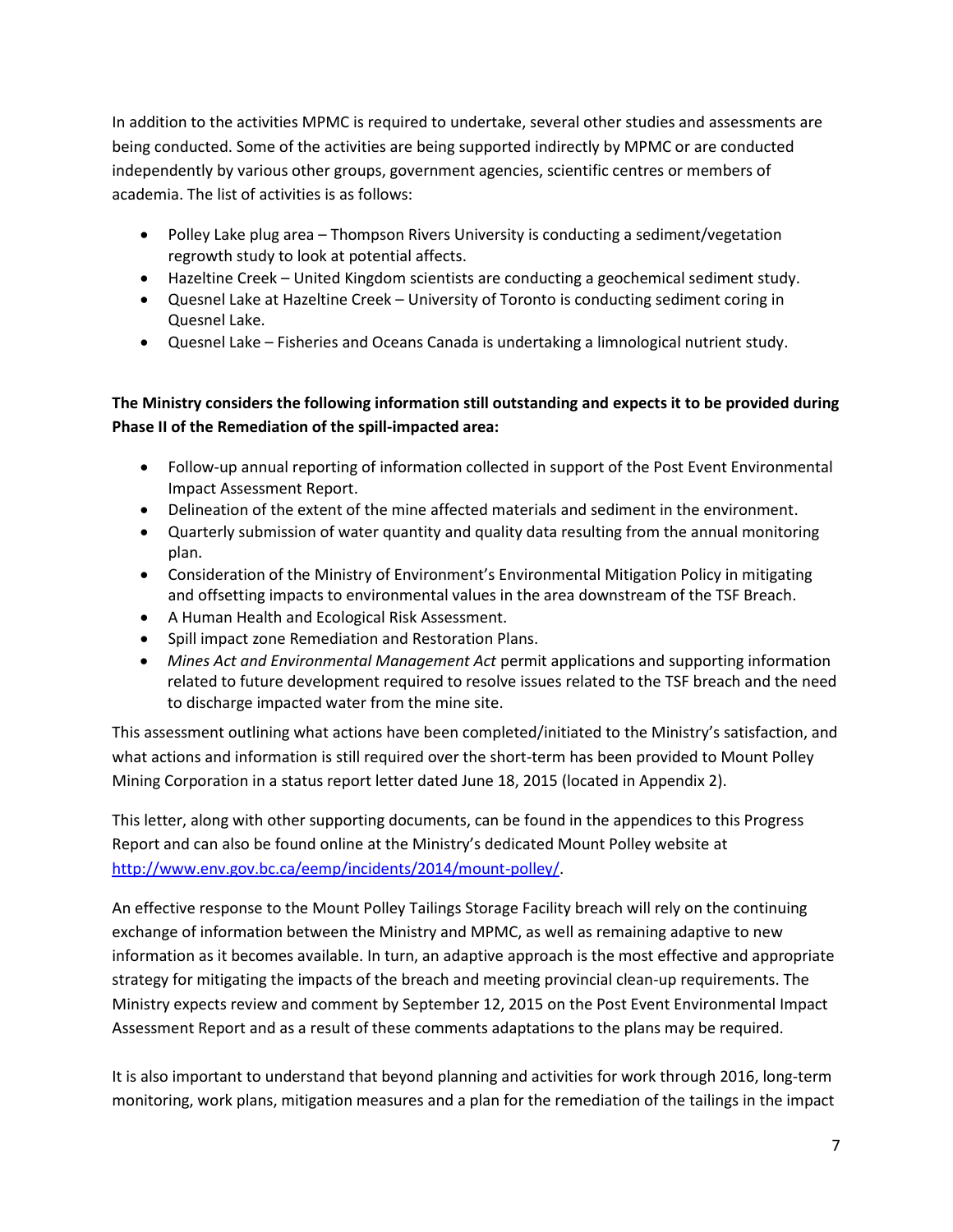zone is still required and that this work will continue over the course of years.

In response to the Order, MPMC has provided a number of planning documents, which have been reviewed by the Ministry, Environmental Working Group Members, First Nations, Ministry of Forests, Lands and Natural Resource Operations, and local community observers. The findings of these reviews have been regularly relayed to MPMC since the incident began in August 2014. The compilation and integration of all of these planning documents encompass the necessary planning for Phase I, and will help to inform further plans, actions and monitoring for Phase II and beyond.

## **i. Related planning documents**

The planning documents that have been submitted and reviewed include:

- *1.* Post-Event Environmental Impact Assessment Report PEEAIR
	- o *Under review until September 12, 2015.*
- 2. Fugitive Dust Management Plan
- 3. 2015 Post-TSF Breach Monitoring Plan
- 4. 2015 Fish Tissue Collection Plan

These planning documents have been developed by MPMC as a part of their response to the Order. They may be updated over time as more information becomes available. These documents are included in Appendices 4a to 4d.

### **ii. Description of Planning Documents**

The following provides a brief description of each of the planning documents.

- 1. Post-Event Environmental Impact Assessment Report PEEAIR
	- a. Submitted in response to Section 1 of the amended Order, requiring MPMC to submit a PEEAIR by June 5, 2015. This is a fairly large and comprehensive document providing an executive summary and including many studies undertaken by the company to evaluate the environmental impacts of the tailings breach. Includes information collected to date on the spill and defines the impacts of the spill. The report is divided into three sections: physical, chemical, and biological impacts.
	- b. The report does not fully delineate the extent of the spill impacted areas. The amended Order recognized the need for more definitive delineation of the mine affected materials and sediment in the receiving environment and this will be included in subsequent annual reporting. The amended Order also recognized that additional data is still being collected and that follow-up annual reports will be required with the first of these to be submitted by December 31, 2015.
	- c. Posted to the dedicated MOE Mount Polley Incident Website for public review and comment until September 12, 2015.
- 2. Fugitive Dust Management Plan
	- a. Submitted in response to Section 7 of the original Order, requiring MPMC to recover, manage and mitigate mine-affected materials and sediments in the receiving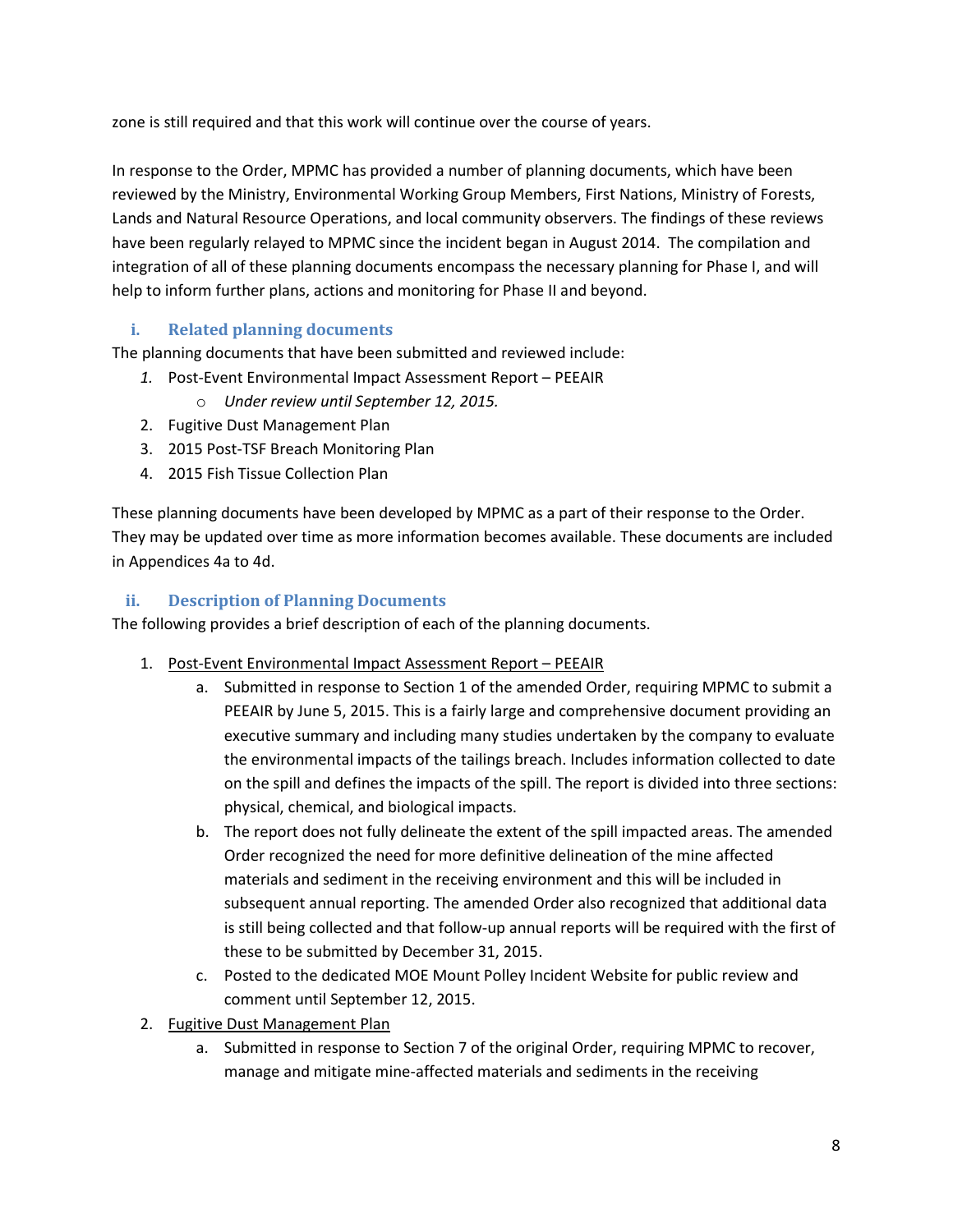environment and the Ministry's expectation that MPMC will control and mitigate dust, the plan describes measures to identify sources, mitigate and monitor dust.

- b. A plan to mitigate and monitor windblown dust from the Tailings Storage Facility and along Hazeltine Creek and steps to implement undertaken. Results of the monitoring will feed into the mitigation plan and future monitoring if required.
- 3. 2015 Post-TSF Breach Monitoring Plan
	- a. Submitted in response to Section 7 of the original Order, requiring MPMC to assess and monitor the impacts and risks posed by the mine-affected materials and sediments currently in the receiving environment.
	- b. The plan outlines the monitoring program for areas downstream of the tailings breach: Polley Lake, Hazeltine Creek, Quesnel Lake and upper Quesnel River for water chemistry, sediment chemistry, aquatic toxicity, biological monitoring, and terrestrial wildlife and vegetation.
- 4. 2015 Fish Tissue Collection Plan
	- a. Supplements the 2015 Post-TSF Breach Monitoring Plan and describes, in greater detail, the specific plan to collect fish from Polley Lake and Quesnel Lake to supplement fish data collected in 2014, in order to assess potential biological impacts from the tailings breach. The Plan was developed in collaboration between MPMC, First Nations, Ministry of Environment, Ministry of Forests, Lands and Natural Resource Operations, and Fisheries and Oceans Canada. With different parties working together, the number of fish sampled will be reduced overall and the number of non-target species will be reduced.
	- b. The plan describes the type of fish to be collected and where, the sampling method and the timing.

# **B. Ministry Update**

# **i. Regulatory Actions**

On May 27, 2015, the Ministry amended the original Pollution Abatement Order 107461 issued on August 5, 2014 under the *Environmental Management Act*. The purpose of the amended Order is to ensure:

- Submission of the Post-Event Environmental Impact Assessment Report by June 5, 2015;
- Annual Progress Reports on additional impact assessments, first report by Dec 31, 2015;
- Delineation of mine affected material and sediment by Dec 31, 2015; and
- Quarterly reporting of water quality data, first report by August 15, 2015.

A copy of the amended Order is located in Appendix 1.

In addition to the amended Order, the Ministry issued a letter to MPMC clarifying some of the requirements of the original Order. The letter requires MPMC to:

 Provide an updated action plan to achieve drinking water and aquatic life guidelines at given locations in the receiving environment.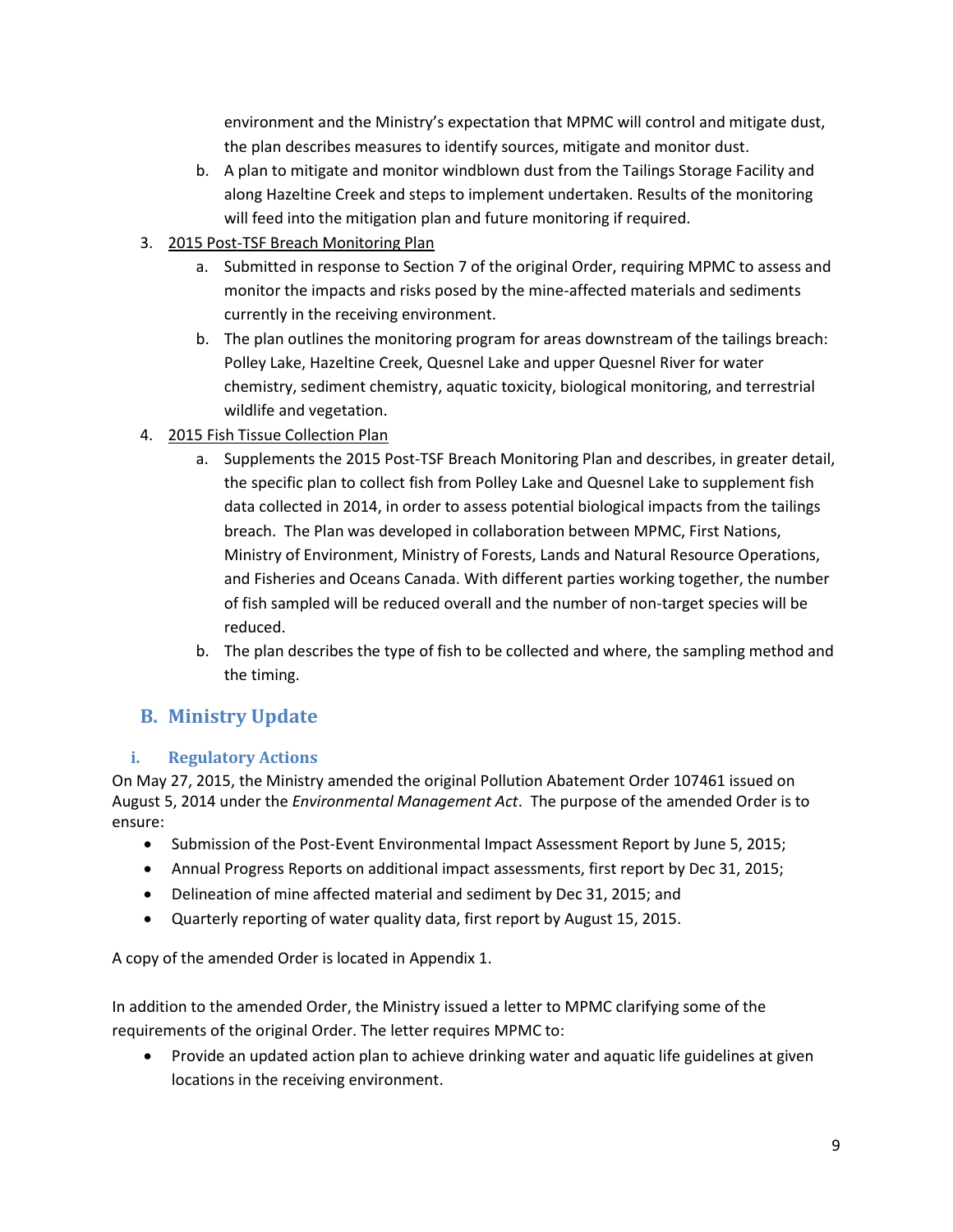- Consider the Ministry's Environmental Mitigation Policy directives in regards to assessment and development of mitigation and offsets relative to the environmental impacts of the spill.
- Provide a schedule for the submission of plans to recover or manage the mine affected materials and sediment in the receiving environment.
- Complete a human health and ecological risk assessment containing a conceptual exposure model, and define when the risk assessments and conceptual model will be provided.

Through the amended Order and requirements letter, the Ministry has provided direction and clarification as we move into Phase II, the Remediation and Restoration phase. A copy of the requirements letter dated June 15, 2015 is located in Appendix 3.

### **ii. Environmental Monitoring**

#### *a. Overview*

Water samples continue to be collected from the Quesnel River at both the Likely Bridge and Gravelle Ferry Bridge sites. These sites are part of the Federal/Provincial trend monitoring program with samples collected by local community samplers. The Likely Bridge site is located just downstream of the outlet of Quesnel Lake, and represents water quality within Quesnel Lake itself. The Gravelle Ferry site is located about 75 km downstream from Quesnel Lake, and has different water quality characteristics than the upstream part of the river, nearer the lake. The river at the Gravelle Ferry site is much larger, is influenced by the input of the Cariboo River, other tributaries and the mainstem, has higher turbidity (suspended sediment or particulates), and has higher levels of total metals and phosphorus associated with that turbidity.

MoE reports out on these sample results on a monthly basis, available on the Mount Polley Incident Website: [http://www.env.gov.bc.ca/eemp/incidents/2014/mount-polley/.](http://www.env.gov.bc.ca/eemp/incidents/2014/mount-polley/)

During the fall lake turnover period, it was evident that the sediment plume found at depth in Quesnel Lake during the summer mixed with the clearer surface waters. Turbidity levels in Quesnel River increased substantially between November 2014 and mid-January 2015. Since that time, the water turbidity levels have returned to near normal levels and have remained below the BC water quality guidelines for drinking water.

Although there was some sediment discharge resulting from early freshet flows down Hazeltine creek, sampling results show that water in Quesnel Lake continues to be safe to drink (subject to standard precautions around treating surface water), fishing and recreating on the lake is safe, and fish consumption is safe.

#### *b. Ministry's Mt Polley Monitoring Plan and Ministry's auditing role*

The Ministry has prepared a Monitoring Plan for 2015-2016; see Memo – Ministry of Environment Mt Polley Monitoring Plan for 2015/16, in Appendix 5a. The role of the Ministry with regards to receiving environment monitoring in Quesnel Lake, Polley Lake, Hazeltine Creek and the Quesnel River area is both as an auditor and regulator. Ministry monitoring and compliance staff will be collecting water, sediment and biological samples at periodic locations and frequencies to ensure quality control/quality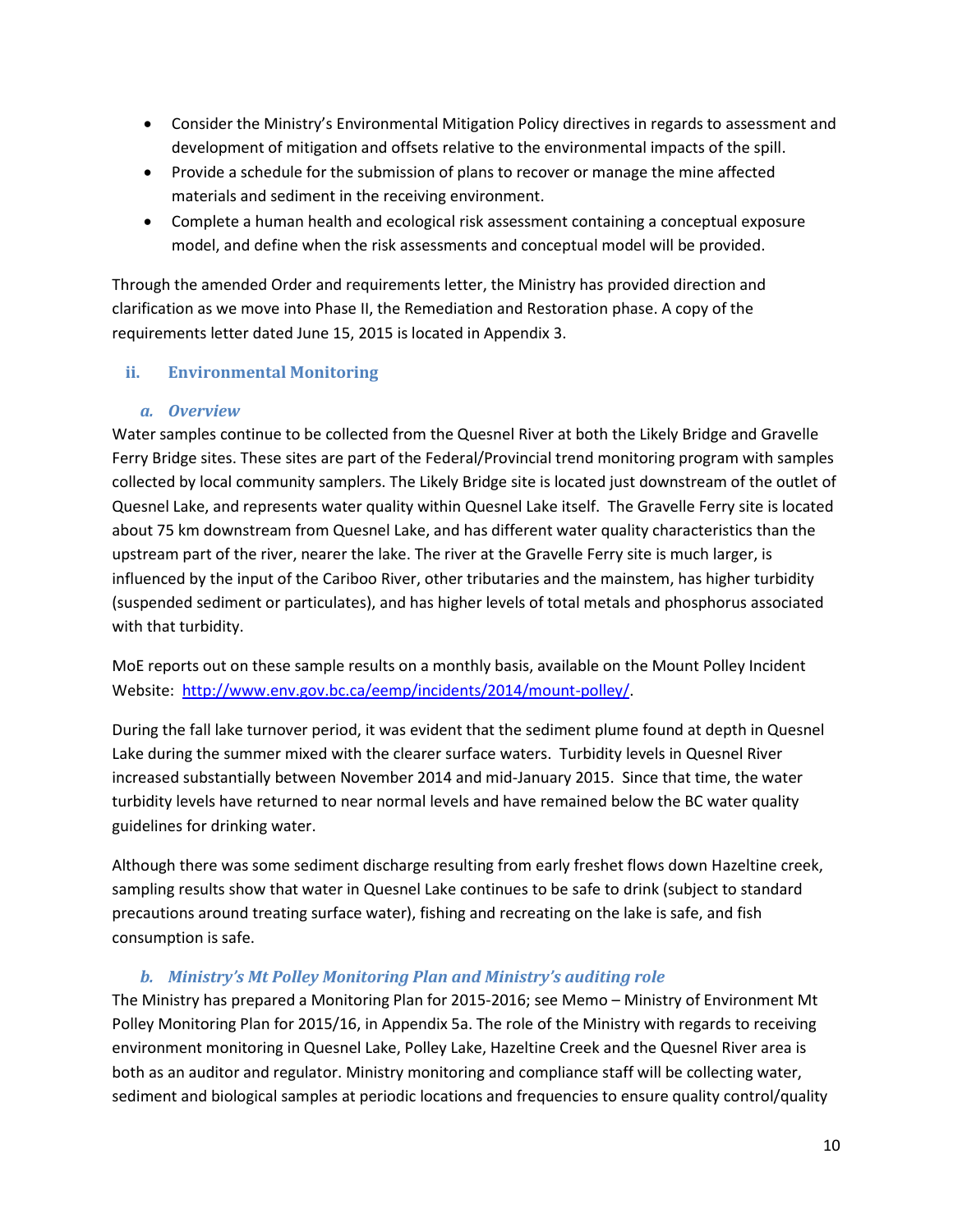assurance with MPMC monitoring programs, compliance with both the Pollution Abatement Order and subsequent permit requirements, and to confirm that the receiving environment is being protected for human health, aquatic life and wildlife.

The Ministry monitoring program is co-ordinated with MPMC, Ministry of Forests, Lands, and Natural Resource Operations (FLNRO), Fisheries and Oceans Canada (DFO), Environment Canada (EC), Quesnel River Research Center (QRRC) and First Nations programs.

The Ministry program focusses on three main areas: Polley Lake, Hazeltine Creek and Quesnel Lake (including Quesnel River). Lake sampling focusses on three key periods: spring overturn prior to stratification, mid-summer when the lakes are stratified and late summer/early fall, prior to fall turnover. Sampling will include surface, mid lake and deep station sites for nutrients, turbidity, and metals, and depth profiles for temperature, dissolved oxygen, pH, conductivity and turbidity. Compliance sampling will occur monthly, from May-October, in Quesnel Lake at the mouth of Hazeltine (compliance point) and in Hazeltine Creek, including sediment pond discharge, for side-by-side sediment and water sampling (approximately 4-6 times).

Canadian Aquatic Biomonitoring Network (CABIN) will be repeated in September in Quesnel River at the Likely bridge and Gravelle Ferry sites as well as in the Cariboo River upstream of the confluence with the Quesnel River. At this time zooplankton, sediment and benthics in the lakes and fish sampling will be conducted by other parties. The Ministry may sample for phytoplankton in the lakes but this has not been confirmed.

The Ministry has also developed a contingency monitoring plan in case of unexpected turbidity events. This could involve additional sampling for drinking water concerns (i.e. 5 weekly samples collected over 30 days) near the community of Likely and potentially in Quesnel Lake. The Ministry may also be required to conduct additional fish tissue analysis if human consumption guidelines are exceeded, or upon the request of Interior Health Authority.

#### *c. Summary of data collected at Likely Bridge and Gravelle Ferry Sites, August to April*

Ministry of Environment staff in cooperation with Environment Canada established a new federalprovincial sampling site on the Quesnel River off the Likely Bridge. Ministry staff have signed a Memorandum of Understanding with MPMC for the funding and sampling of this new long-term water quality monitoring site. Information has been and will continue to be collected by a lay sampler (resident of Likely) to assess potential impacts to human health (drinking water) and to the aquatic environment with respect to the tailings breach. This site has been sampled weekly since August 26, 2014. The Gravelle Ferry Bridge site on Quesnel River was established as a federal-provincial sampling site in June 2014 and has been sampled weekly since that time.

Summary tables of all exceedances in water parameters tested from January 13, 2015 until April 28, 2015, can be seen in Tables 1 and 2 below. It is important to note that Health Canada indicates there is no weight of evidence for adverse health effects of aluminum at levels above the guideline. In addition, iron and phosphorous drinking water guidelines are based on staining and taste, not direct health effects. While chemical parameters may not be of concern, residents should still follow Health Canada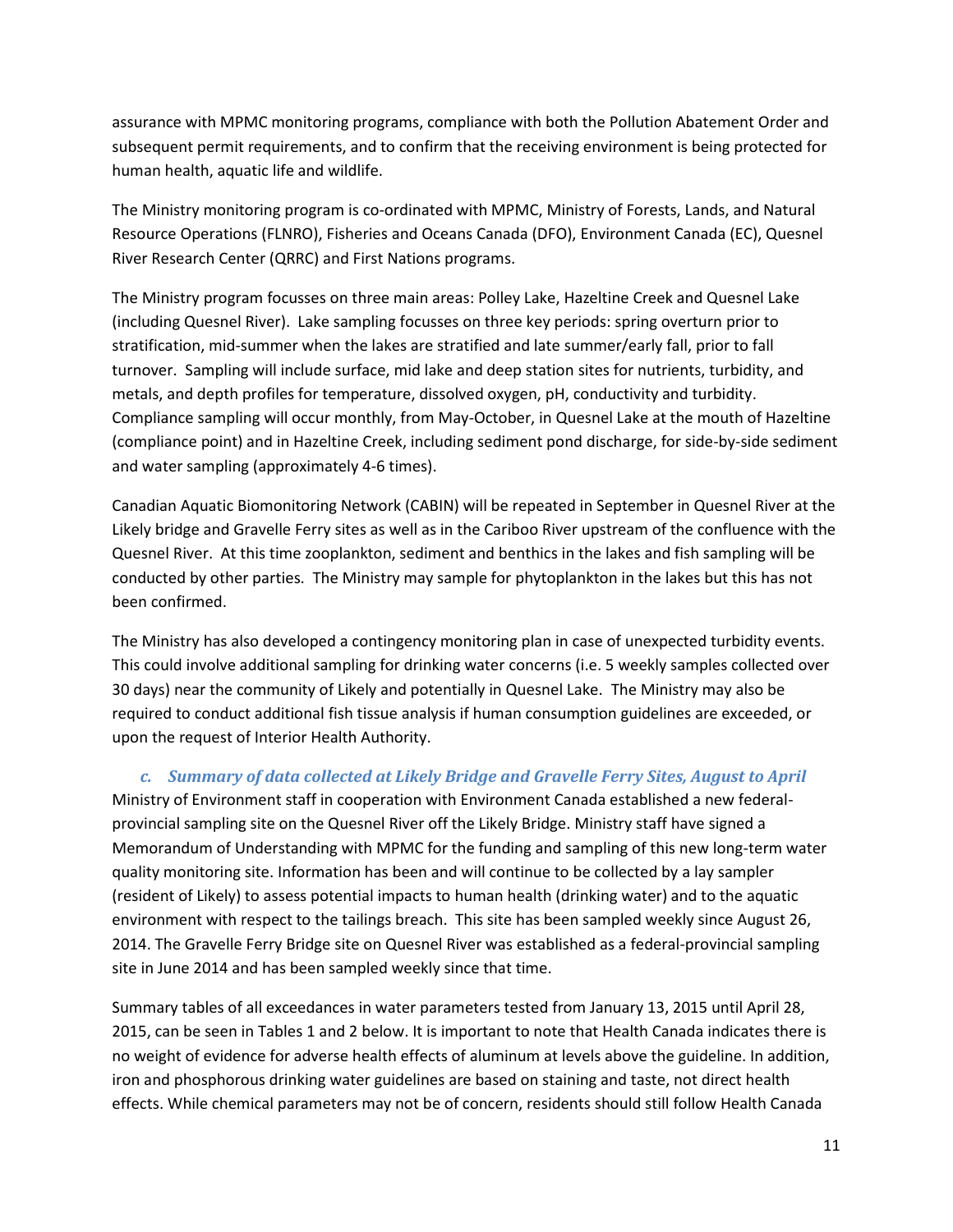protocols for treating raw drinking water. These include treating surface water for pathogens (germs) found naturally in surface water, boiling all water for one minute, or using an alternate potable water source for drinking, washing of fresh fruits and vegetables and making ice.

Table 1. BC Drinking Water Guideline Exceedances from January 13, 2015 – April 28, 2015 at the two Federal/Provincial sampling sites – Quesnel River at Likely Bridge and Quesnel River at Gravelle Ferry Bridge.

| <b>Dates</b>                             | Location                               | <b>BC Drinking Water Guideline-</b><br><b>Exceedances</b>                                      |
|------------------------------------------|----------------------------------------|------------------------------------------------------------------------------------------------|
| April: 7, 14, 21, 28                     | Quesnel River at Gravelle Ferry Bridge | -Turbidity (for raw untreated water)<br>- Total aluminum<br>- Total iron<br>- Total phosphorus |
| April: 7                                 | Quesnel River at Gravelle Ferry Bridge | -Total manganese                                                                               |
| February: 17, 24<br>March: 2, 10, 17, 24 | Quesnel River at Gravelle Ferry Bridge | - Turbidity (for raw untreated water)<br>- Total aluminum<br>- Total iron                      |
| February:24,<br>March: 2, 17, 25         | Quesnel River at Gravelle Ferry Bridge | -Total phosphorus                                                                              |
| January: 15, 26                          | Quesnel River at Likely Bridge         | -Total aluminum                                                                                |
| January: 13, 20, 27<br>February: 3       | Quesnel River at Gravelle Ferry Bridge | -Turbidity (for raw untreated water)                                                           |
| January: 13, 20                          | Quesnel River at Gravelle Ferry Bridge | -Total aluminum<br>- Total iron                                                                |

Table 2. Water Quality Guidelines for the protection of Aquatic Life Exceedances from January 13, 2015– April 28, 2015 at the two Federal/Provincial sampling sites – Quesnel River at Likely Bridge and Quesnel River at Gravelle Ferry Bridge.

| <b>Dates</b>         | <b>Location</b>                 | <b>Water Quality Guidelines for the</b><br>protection of Aquatic Life - Exceedances |
|----------------------|---------------------------------|-------------------------------------------------------------------------------------|
| April: 6, 15, 22, 27 | Quesnel River at Likely Bridge  | -Total copper - chronic                                                             |
| April: 7, 14, 21, 28 | Quesnel River at Gravelle Ferry | - Turbidity                                                                         |
|                      | <b>Bridge</b>                   | - Total suspended solids (TSS) chronic                                              |
| April: 7, 14, 28     | Quesnel River at Gravelle Ferry | -Total suspended solids (TSS) acute                                                 |
|                      | <b>Bridge</b>                   |                                                                                     |
| April: 7, 14, 21, 28 | Quesnel River at Gravelle Ferry | -Total copper chronic                                                               |
|                      | <b>Bridge</b>                   |                                                                                     |
| April: 7, 14, 21, 28 | Quesnel River at Gravelle Ferry | -Total chromium acute                                                               |
|                      | <b>Bridge</b>                   |                                                                                     |
| April: 7, 21, 28     | Quesnel River at Gravelle Ferry | -Total iron                                                                         |
|                      | <b>Bridge</b>                   |                                                                                     |
| April: 7, 28         | Quesnel River at Gravelle Ferry | -Dissolved aluminum chronic                                                         |
|                      | <b>Bridge</b>                   |                                                                                     |
| February: 17, 24     | Quesnel River at Likely Bridge  | -Total copper chronic                                                               |
| March: 4, 12, 17, 24 |                                 |                                                                                     |
| February: 17, 24     | Quesnel River at Gravelle Ferry | -Turbidity                                                                          |
| March: 2, 10, 17, 24 | <b>Bridge</b>                   | - Total suspended solids (TSS) chronic                                              |
| February: 17         | Quesnel River at Gravelle Ferry | -Total suspended solids (TSS) acute                                                 |
| March: 10, 17        | <b>Bridge</b>                   |                                                                                     |
| February: 17, 24     | Quesnel River at Gravelle Ferry | -Total copper chronic                                                               |
| March: 2, 10, 17, 24 | <b>Bridge</b>                   |                                                                                     |
| February: 17         | Quesnel River at Gravelle Ferry | -Total chromium acute                                                               |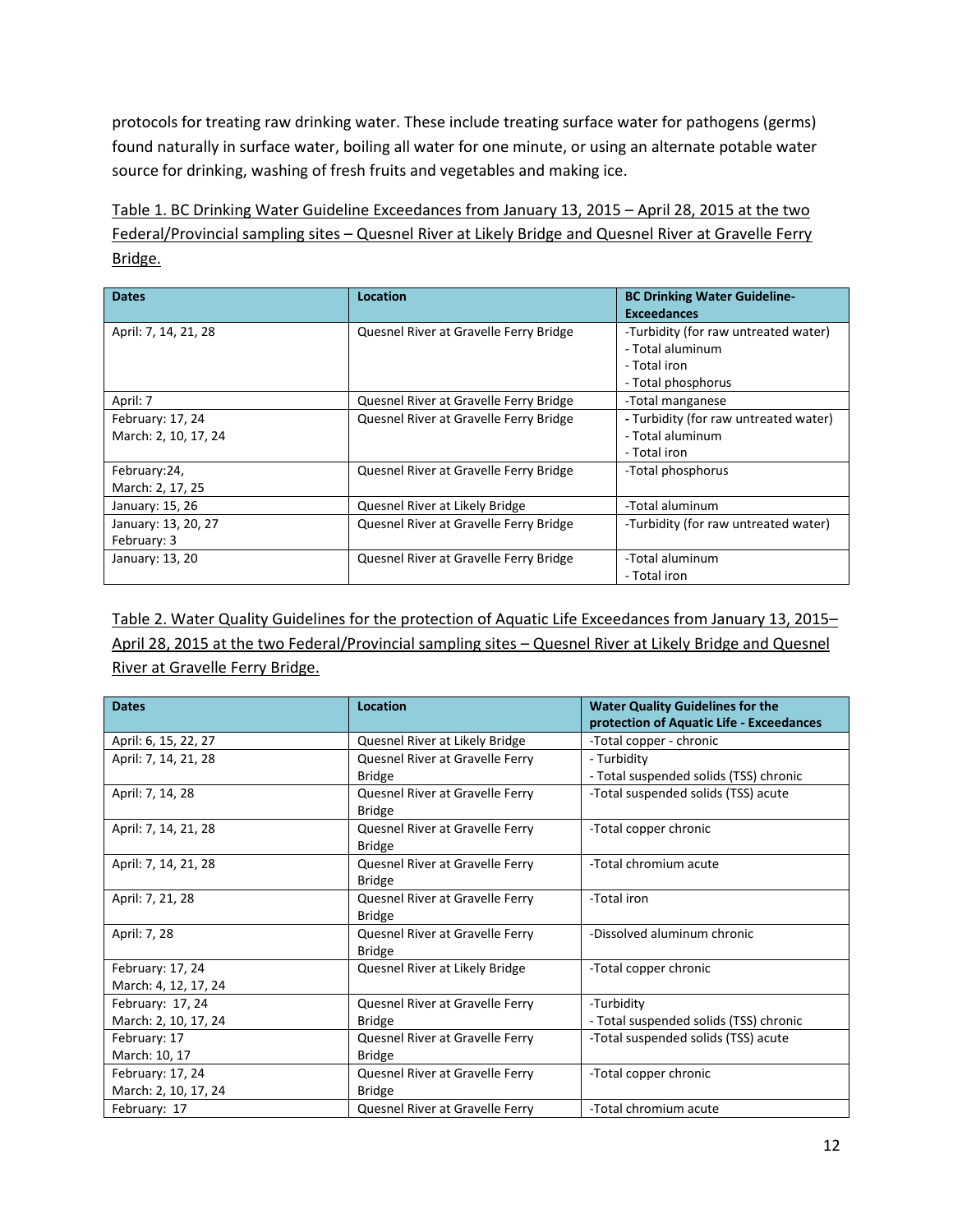| March: 10, 17, 24                  | <b>Bridge</b>                                    | - Dissolved aluminum chronic          |
|------------------------------------|--------------------------------------------------|---------------------------------------|
| January: 15, 26                    | Quesnel River at Likely Bridge                   | -Total copper chronic                 |
| January: 26                        | Quesnel River at Likely Bridge                   | -Dissolved aluminum chronic           |
| January: 13, 27                    | Quesnel River at Gravelle Ferry<br><b>Bridge</b> | -Turbidity                            |
| January: 13, 20, 27<br>February: 3 | Quesnel River at Gravelle Ferry<br><b>Bridge</b> | -Total suspended solids (TSS) chronic |
| January: 13, 20                    | Quesnel River at Gravelle Ferry<br><b>Bridge</b> | -Total copper chronic                 |

At the Likely Bridge sampling site, turbidity has been the main parameter of concern with respect to drinking water and potential effects to human health within the local community. It appears that turbidity has remained below the BC Drinking Water guideline since January 15, 2015 (Figure 1). There has been an overall decline in turbidity readings since January, with a few small peaks associated with snowmelt and rainfall events.



## **Figure 1. Quesnel River at Likely Bridge – turbidity (NTU) and copper (µg/L) (total and dissolved) results from August 26, 2014 to April 27, 2015.**

The graph also captures the period when fall overturn (or lake mixing) occurred in Quesnel Lake in early November and began to flow out the Quesnel River. This coincided with the green cloudy water that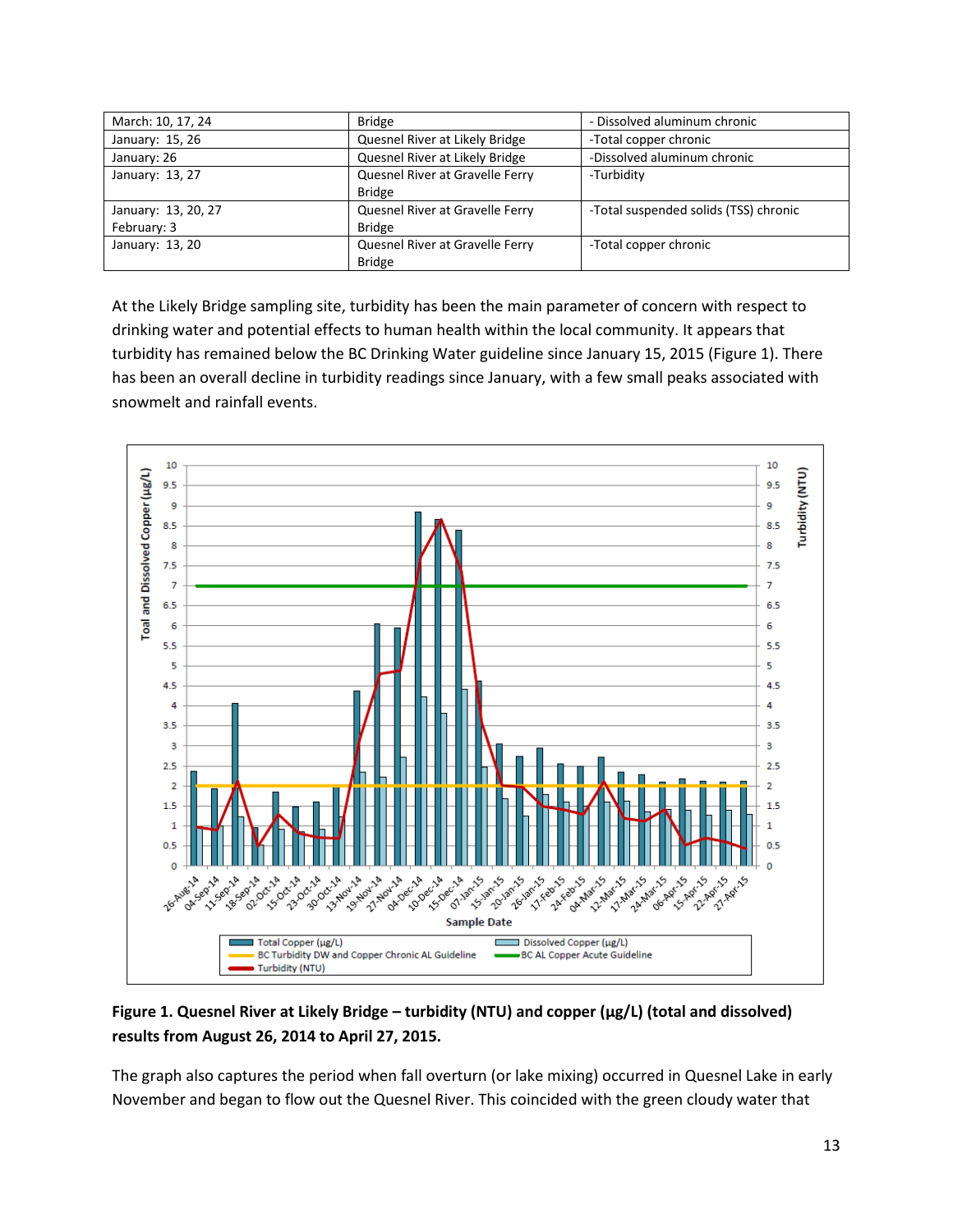was visible in Quesnel River throughout November and December. The turbid water moved out of the lake in the winter and progressed down the Quesnel River. The concentrations of turbidity in the Quesnel and Fraser Rivers are not expected to be of concern due to dilution and the existing turbidity levels in the Cariboo and Fraser Rivers.

Based on these observations, the sampling frequency at the Likely Bridge site has been reduced to biweekly (every two weeks) as of June 1, 2015, alternating weeks with MPMC who also conduct biweekly sampling at the Quesnel River Research Center. In addition, the Gravelle Ferry site has returned to its normal sampling frequency (monthly) as of June 1, 2015. The few exceedances observed at the Gravelle Ferry site are reflective of conditions prior to the breach, especially with regards to turbidity. As noted above, the Gravelle Ferry site is downstream of the Cariboo River which is a potential contributor of turbid water, as are other tributaries and the main stem of Quesnel River itself. It is important to note that most metal exceedances are associated with total metal results and are thus more reflective of metals that are bound to sediment particles and are therefore not bioavailable (i.e. available for uptake by organisms).

#### *d. Summary of compilation of Ministry's water chemistry data (5 in 30 reporting)*

The Ministry collected water quality samples in Quesnel Lake following the tailings breach in August and September 2014. A subset of the Ministry's data was previously analyzed by Azimuth Consulting, under contract to DFO and posted to the MOE Mt Polley Website (Azimuth Report: Biological Effects of Metals on Salmonids and Freshwater Foodwebs). The Ministry contracted Azimuth Consulting for further analysis of the Ministry's data, from August 2014 to March 2015, including comparison to BC aquatic life average guidelines (based on five weekly samples collected over a 30-day period), and comparison of specific lake sampling sites to determine whether the lake sampling sites could be used as a surrogate for the river sampling site off the Likely Bridge. The average guidelines apply specifically to turbidity, total suspended solids (TSS), total copper, silver, vanadium, zinc, and dissolved aluminum.

The Azimuth report's findings included:

- A review of the 5 in 30 day averages for selected stations in Quesnel Lake. The findings concluded that surface water quality was entirely below long-term guidelines for all parameters with the exception of copper for the combined Hazeltine Creek at mouth sites. In addition, water quality around the thermocline and in the deep samples exceeded the long-term guidelines at stations around the Hazeltine Mouth locations and the highest mean concentrations for turbidity, TSS, phosphorus, copper, and zinc occurred in the deep samples collected at the deep station in Quesnel Lake near Hazeltine Creek.
- A review of the 5 in 30 day averages for Quesnel River at the Likely Bridge site. Results indicated that average guidelines were exceeded for turbidity, copper and dissolved aluminum during the winter period. Concentrations have decreased since January and the only average guideline that was exceeded in February and March 2015 was for total copper.
- A comparison of Quesnel Lake sites to Quesnel River at Likely Bridge site. It was determined that the data were inadequate in size to determine whether Quesnel River off Likely Bridge can be used as a surrogate for data in Quesnel Lake, or vice versa. However; the data used for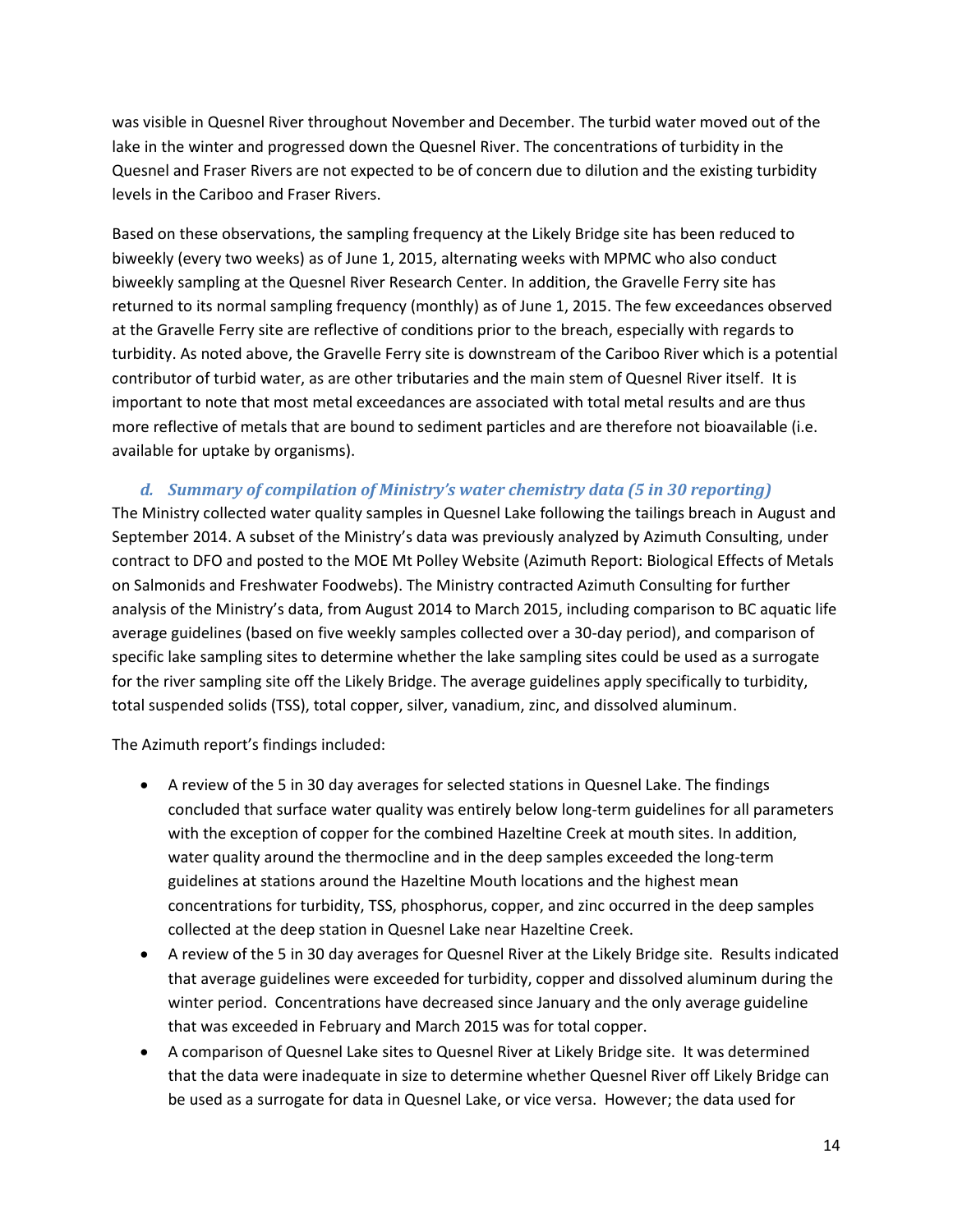comparison was collected in August and September 2014 only, as it was not possible to collect lake data in the fall/winter.

The Azimuth Memo on Additional Analysis of MOE Water Quality Data is located in Appendix 5b.

# *e. Summary of Monitoring Buoy Data*

The Department of Fisheries and Oceans (DFO) deployed five moorings in November 2014 throughout Quesnel Lake to collect continuous data at varying depths. In Quesnel Lake the moorings are located in the North Arm, East Arm, West Arm and off Hazeltine Creek, and there is one in Quesnel River. These moorings accumulated data all winter; the data was downloaded in April 2015 by DFO, and the moorings were redeployed in April to continue assessing water quality. The moorings collected data such as water level, depth, temperature, chlorophyll A and turbidity. DFO has conducted a preliminary review of the data and provided the results/data to MPMC to include in the PEEAIR. DFO will conduct further assessment and analysis by early September 2015. The Ministry will post the data to the website once the assessment has been completed.

# *f. Spring Overturn Results*

The Ministry conducted spring overturn sampling in the Quesnel Watershed. The following locations were sampled for water chemistry and other parameters: two locations on Quesnel Lake, Cedar Creek, Hazeltine Creek, two locations on Polley Lake; and side-by-side samples with MPMC.

Sampling is typically conducted in the spring to assess water chemistry when the lake has turned over. Other lakes in the Cariboo, and province, were sampled at the same time. An analysis of these results has been reported out in memos, and these memos were posted to the Ministry's dedicated Mount Polley Incident website on July 9 at [http://www.env.gov.bc.ca/eemp/incidents/2014/mount-polley/.](http://www.env.gov.bc.ca/eemp/incidents/2014/mount-polley/)

# *g. Summary of Conceptual Model*

In order to assist the Ministry and other agencies in understanding the potential impacts of the tailings breach, the Ministry hired Azimuth Consulting to develop a conceptual model for determining risk assessment. This tool has been completed (see Mount Polley Tailings Breach – Conceptual Site Models in Appendix 5c), and it outlines various exposure pathways for terrestrial species as well as amphibian species and fish species. Exposure pathways include water ingestion, direct contact, food consumption, ingestion, or contact with suspended sediment. The conceptual model will assist the Ministry in determining risks associated with the tailings breach and in adjudicating plans and actions by the company.

## **iii. Permit Review Process and the Ministry's Role**

The Ministry is participating in the permit review process through the Cariboo Mine Development Review Committee led by the Ministry of Energy and Mines. The process will be completed in three phases.

Phase I: Restricted mine restart and disposal of tailings into Springer Pit. Statutory decisions to issue permit amendments authorizing the restricted restart of operations at Mount Polley mine were made on July 9, 2015 for both the *Mines Act* permit and the *Environmental Management Act* permit. MPMC's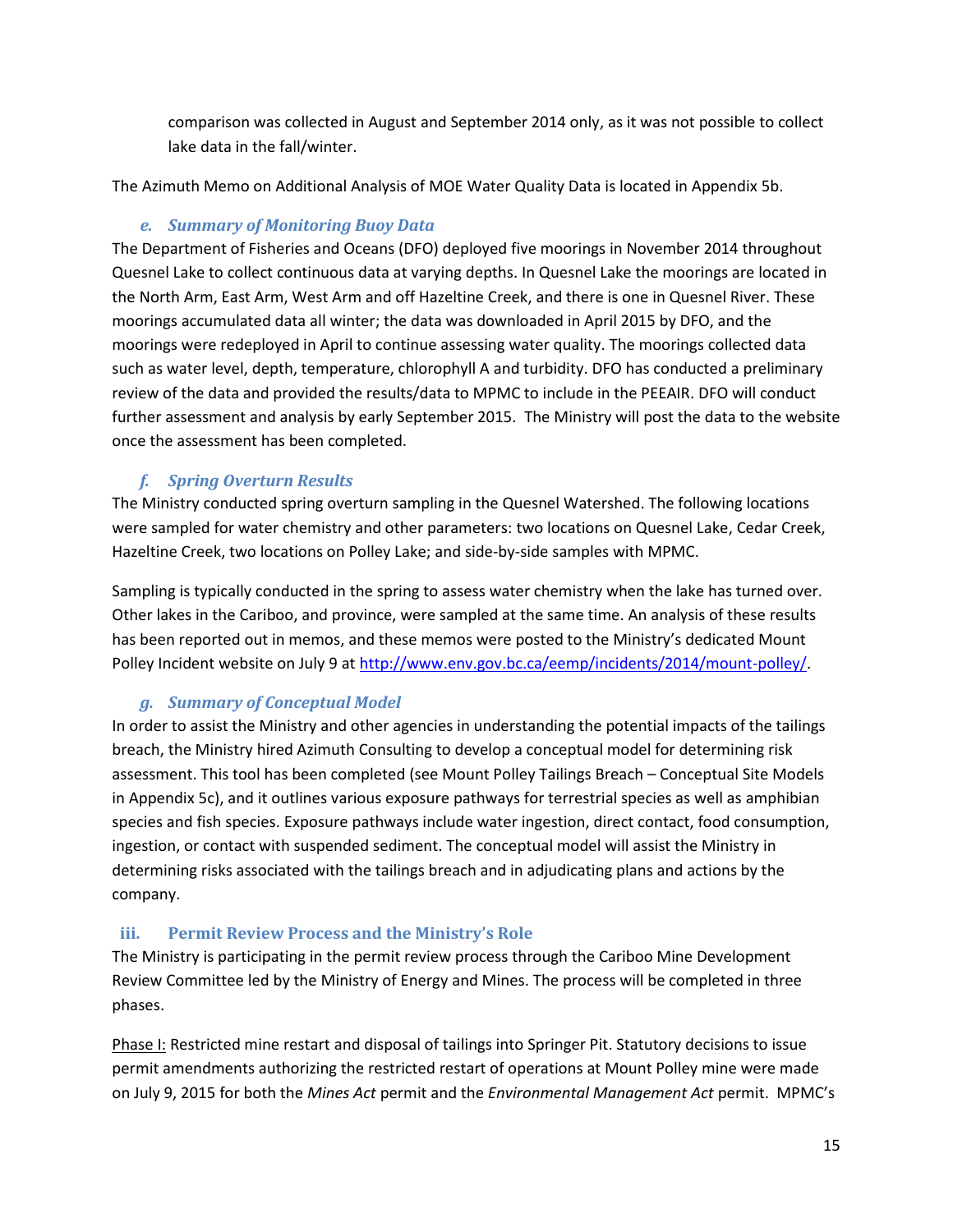technical assessment report related to the short-term water management plan underwent a screening review for adequacy prior to any re-start decisions. The permit amendments, as well as each of the statutory decision makers' reasons for decision, have been posted to the dedicated Mount Polley website.

Phase II: Short-term water management plan and application to discharge into the receiving environment. MPMC submitted an application on July 16, 2015. Technical review will occur through the Cariboo Mine Development Review Committee. This review will continue into September 2015. During this time there will be a 30-day public review and comment period.

Phase II: Long-term water management plan and application to discharge into the receiving environment. This plan is required to be provided to the Ministry by June 30, 2016.

The Ministry's role in the permit review process is as a reviewer, to ensure there is proper consultation with First Nations, partner agencies, local governments, and the public. The Ministry also has a role as a Statutory Decision Maker for permits and/or permit amendments applied for under the *Environmental Management Act*.

# **iv. Technical Review and Community Outreach**

The Ministry continues to jointly address aspects of the tailings breach with Soda Creek Indian Band and Williams Lake Indian Band through the Principals Table, Senior Officials Committee (SOC), and Environmental Working Group (EWG). The EWG continues to review and discuss plans and actions related to the impact assessment, monitoring and remediation of the breach through biweekly meetings. The EWG is currently conducting a technical review of the Post Event Environmental Impact Assessment Report to September 12, 2015. There have been 25 EWG meetings held to date.

A Lake Keepers Course was held on May 23 and 24, 2015 in Likely. The Ministry teamed up with the BC Lake Stewardship Society and offered a 2-day course so residents could learn more about natural lake processes; sampling techniques and how the community can become more involved in taking care of Quesnel Lake. About 20 people participated including local residents, First Nations and mine employees. Residents experienced valuable classroom components with experts, and gained hands on field practice using sampling equipment.

The Ministry continues to participate in community meetings, and hosted community meetings in Likely, Sugar Cane, Williams Lake and Quesnel from June 22 to 25, 2015 to engage community members on the amended Pollution Abatement Order, the company's impact assessment report, and to provide a summary of our environmental monitoring data collected to date (see Appendix 6 for a copy of the presentation).

# **C. Moving into Phase II: Remediation and Restoration Phase**

Throughout Phase II, the Ministry will continue to:

 Monitor the receiving environment, on a less frequent basis, and conduct audit sampling of the mine and their consultants.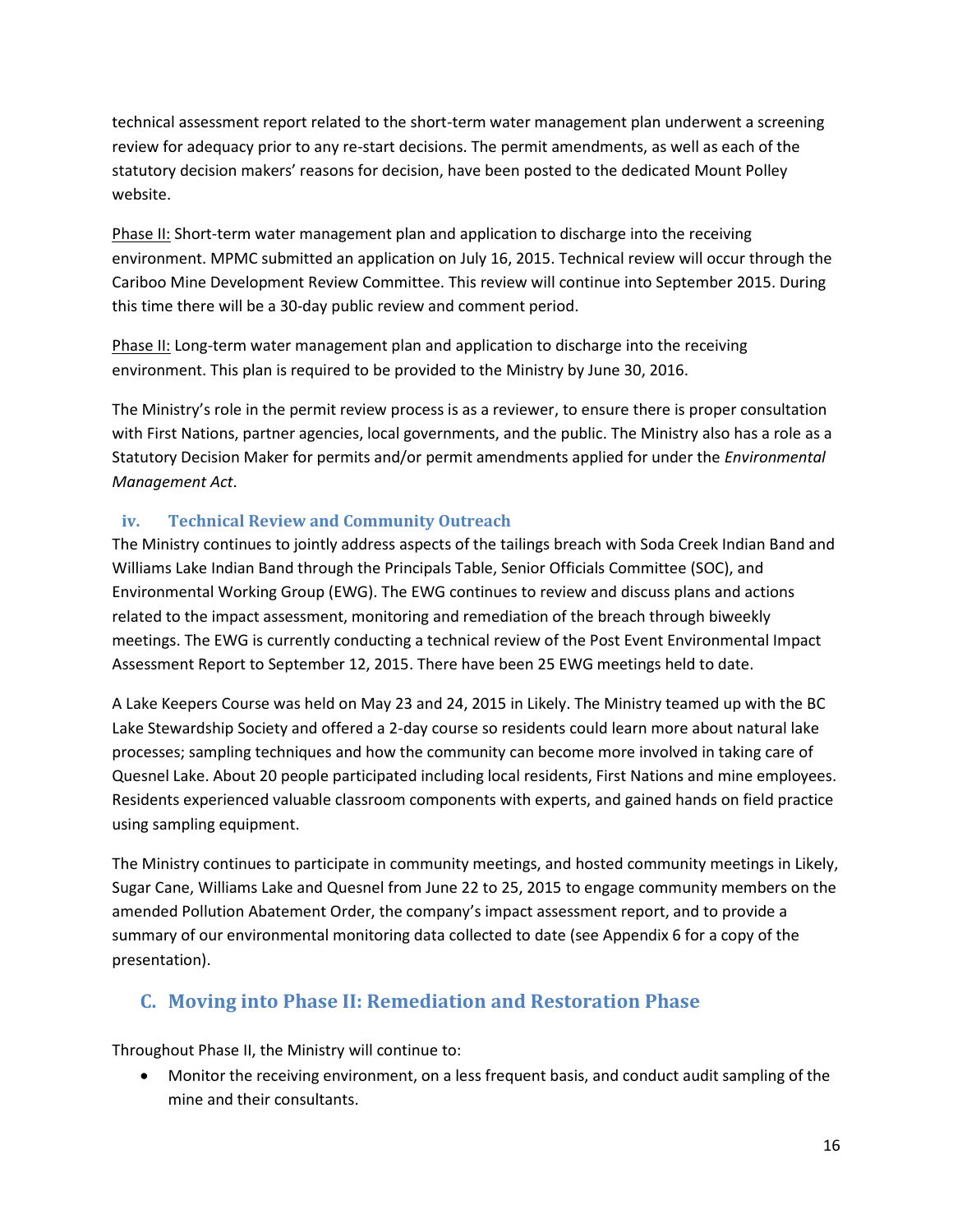- Monitor MPMC for compliance with the *Environmental Management Act*, the Pollution Abatement Order and any related amendments.
- Work with MPMC to ensure longer term mitigation strategies are developed and implemented to ensure the long term environmental integrity of Hazeltine Creek, and Polley and Quesnel Lakes. Examples would include development of a stable stream channel, development of spawning channels and fish habitat, development of sustainable riparian vegetation and habitat.
- Consider the findings of the sampling programs and determine what the most viable long term mitigation and remediation options are considering scientific knowledge, local knowledge and First Nations traditional knowledge of the area, and advice from Environmental Working Group and Science Advisory Panel.

Phase II of the long term plan covers the timeframe from July 2015 to August 2016 and beyond, and focuses on remediating the impacts of the breach. During this period, the Ministry will work with the company to implement longer term mitigation strategies ensuring the environmental restoration of Hazeltine Creek, and Quesnel and Polley Lakes, while continuing to monitor the company's compliance with the *Environmental Management Act* and the Pollution Abatement Order.

# **D. Conclusion**

Responding effectively to the Mount Polley Tailings Storage Facility breach will rely on the constant interchange of information and adaptation to new information as it becomes available. This approach is the most effective and appropriate strategy for mitigating the impacts of the breach and successfully meeting provincial clean-up requirements.

The Ministry, the Environmental Working Group and the Technical Advisory Group with input from First Nations, and other ministries, agencies and levels of government will continue to provide feedback to MPMC on the most appropriate courses of action to resolve all issues.

The Ministry will continue to inspect and review the work of Mount Polley Mining Corporation to ensure they are complying with the Ministry's directions and achieving an acceptable level of environmental protection.

The Ministry will be conducting thorough assessments and consultation with regard to the proposed short and long term discharges proposed from the mine site.

The Ministry will continue to provide information to the public through our website and other venues on the findings of the investigations into the impacts of the spill and subsequent mitigation and remediation measures and require Mount Polley Mining Corporation to do the same.

It is also important to understand that beyond planning and activity for work through August 2016, long term monitoring, work plans and mitigation measures will need to be initiated and reviewed to address potential long term impacts to fish, wildlife and vegetation. This work will continue over the course of years.